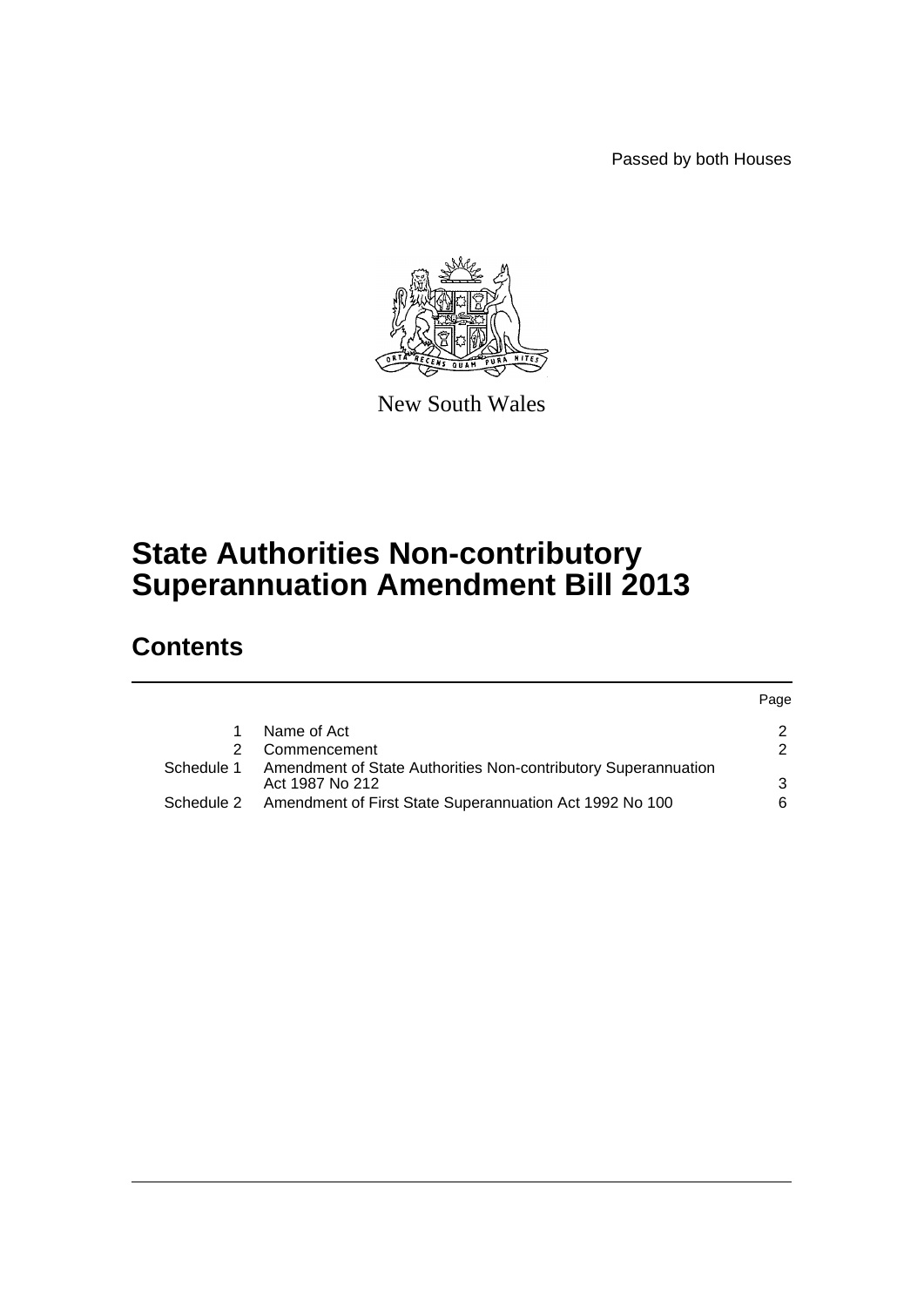*I certify that this public bill, which originated in the Legislative Assembly, has finally passed the Legislative Council and the Legislative Assembly of New South Wales.*

> *Clerk of the Legislative Assembly. Legislative Assembly, Sydney, , 2013*



New South Wales

# **State Authorities Non-contributory Superannuation Amendment Bill 2013**

Act No , 2013

An Act to amend the *State Authorities Non-contributory Superannuation Act 1987* and the *First State Superannuation Act 1992* in relation to superannuation contributions to be made by employers under those Acts.

*I have examined this bill and find it to correspond in all respects with the bill as finally passed by both Houses.*

*Assistant Speaker of the Legislative Assembly.*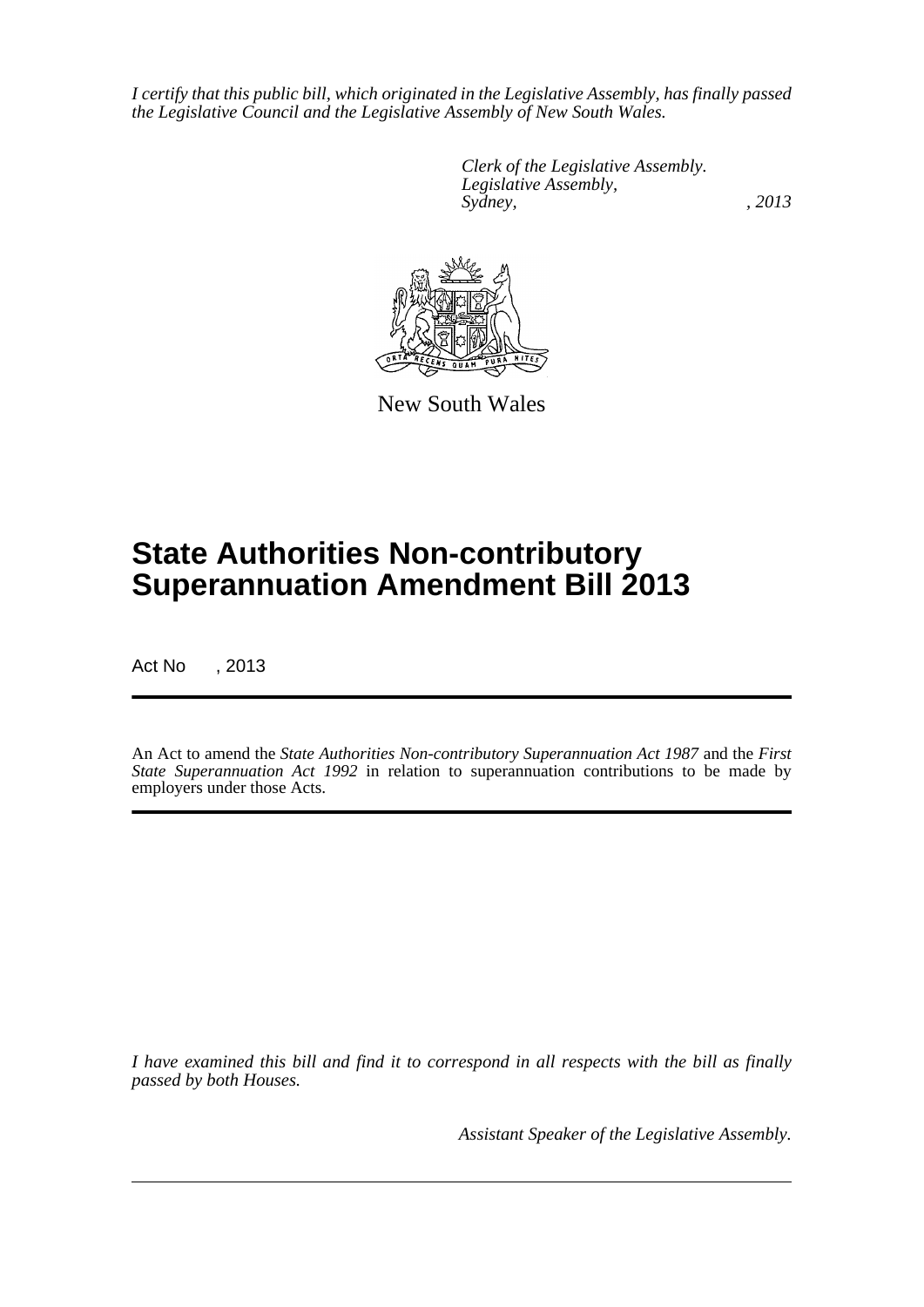State Authorities Non-contributory Superannuation Amendment Bill 2013 [NSW]

## <span id="page-2-0"></span>**The Legislature of New South Wales enacts:**

#### **1 Name of Act**

This Act is the *State Authorities Non-contributory Superannuation Amendment Act 2013*.

## <span id="page-2-1"></span>**2 Commencement**

This Act commences on a day or days to be appointed by proclamation.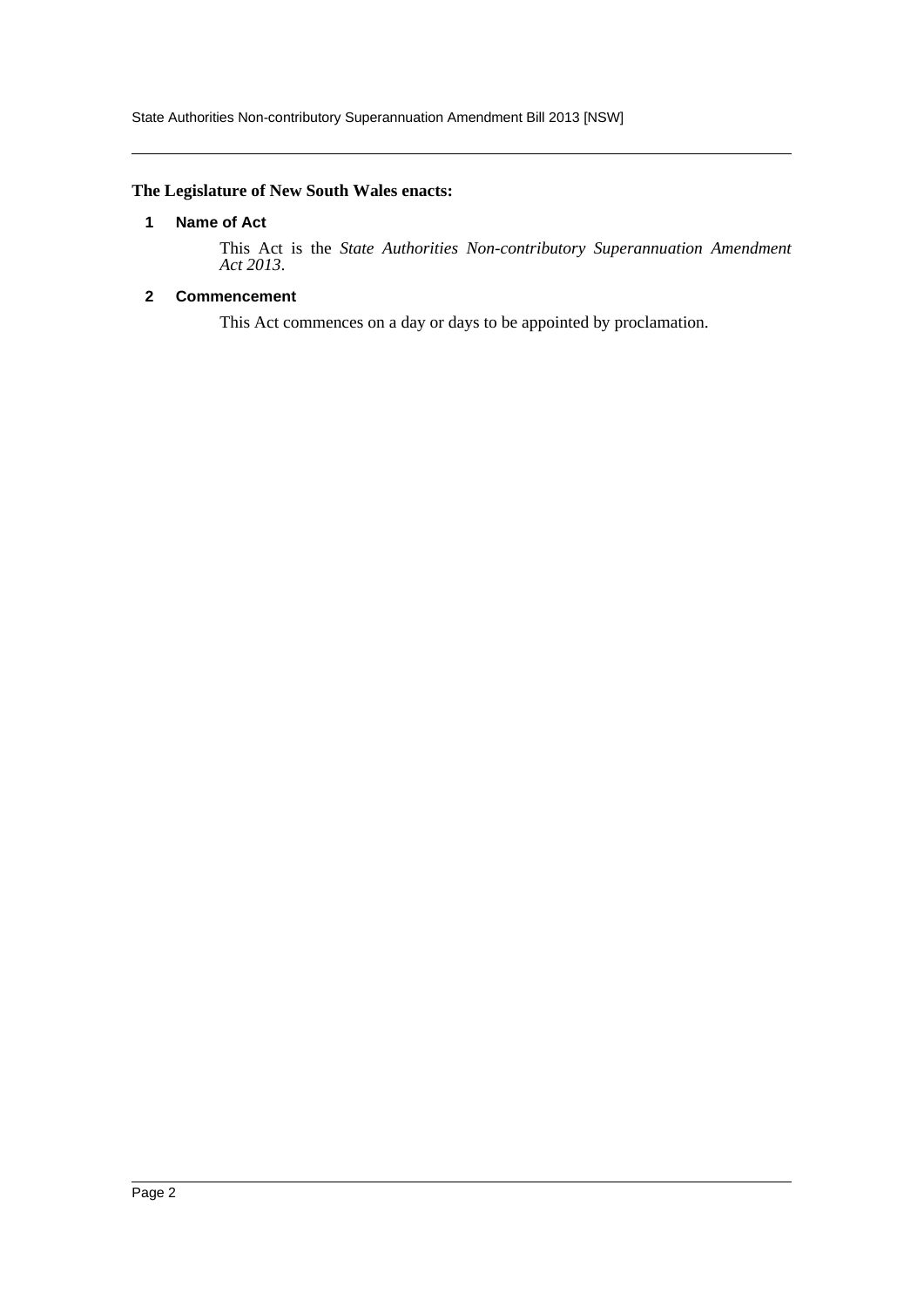# <span id="page-3-0"></span>**Schedule 1 Amendment of State Authorities Non-contributory Superannuation Act 1987 No 212**

### **[1] Section 3 Definitions**

Insert in alphabetical order in section 3 (1):

*additional employer contributions account* means an account established and maintained under section 10C.

*additional employer contributions benefit* means the additional employer contributions benefit referred to in section 22B.

*section 16A employer contribution* means a contribution made by an employer under section 16A.

#### **[2] Section 10C**

Insert after section 10B:

#### **10C Additional employer contributions accounts**

STC must:

- (a) establish and maintain, within a fund managed by STC to which section 16A employer contributions are paid, a separate account in respect of each employee in respect of whom such contributions are paid to the fund, and
- (b) credit the section 16A employer contributions paid in respect of the employee to that account.

#### **[3] Section 16A**

Insert after section 16:

#### **16A Additional contributions by certain public sector employers**

- (1) A relevant employer must pay to a fund managed by STC, for each relevant employee, a contribution equivalent to 0.25% of the salary of the employee for each financial year, or part of a financial year, for which the employee is an employee.
- (2) A contribution under this section is in addition to any other contribution payable by an employer under this or any other Act.
- (3) The regulations may prescribe a percentage to replace the percentage in subsection (1). When such a replacement percentage is prescribed, it applies for the purposes of subsection  $(1)$  in place of the percentage that it replaces, from the start of the financial year (or years) specified in the regulation.
- (4) In this section:

*relevant employee* means an employee:

- (a) who is subject to a limitation on wage increases under section 146C of the *Industrial Relations Act 1996* or section 6AA of the *Statutory and Other Offices Remuneration Act 1975*, or
- (b) who is or is of a class declared by the regulations to be a relevant employee for the purposes of this definition.

However, *relevant employee* does not include an employee:

(a) while covered by a State industrial instrument under which payments by the employer to a superannuation fund of the employee as a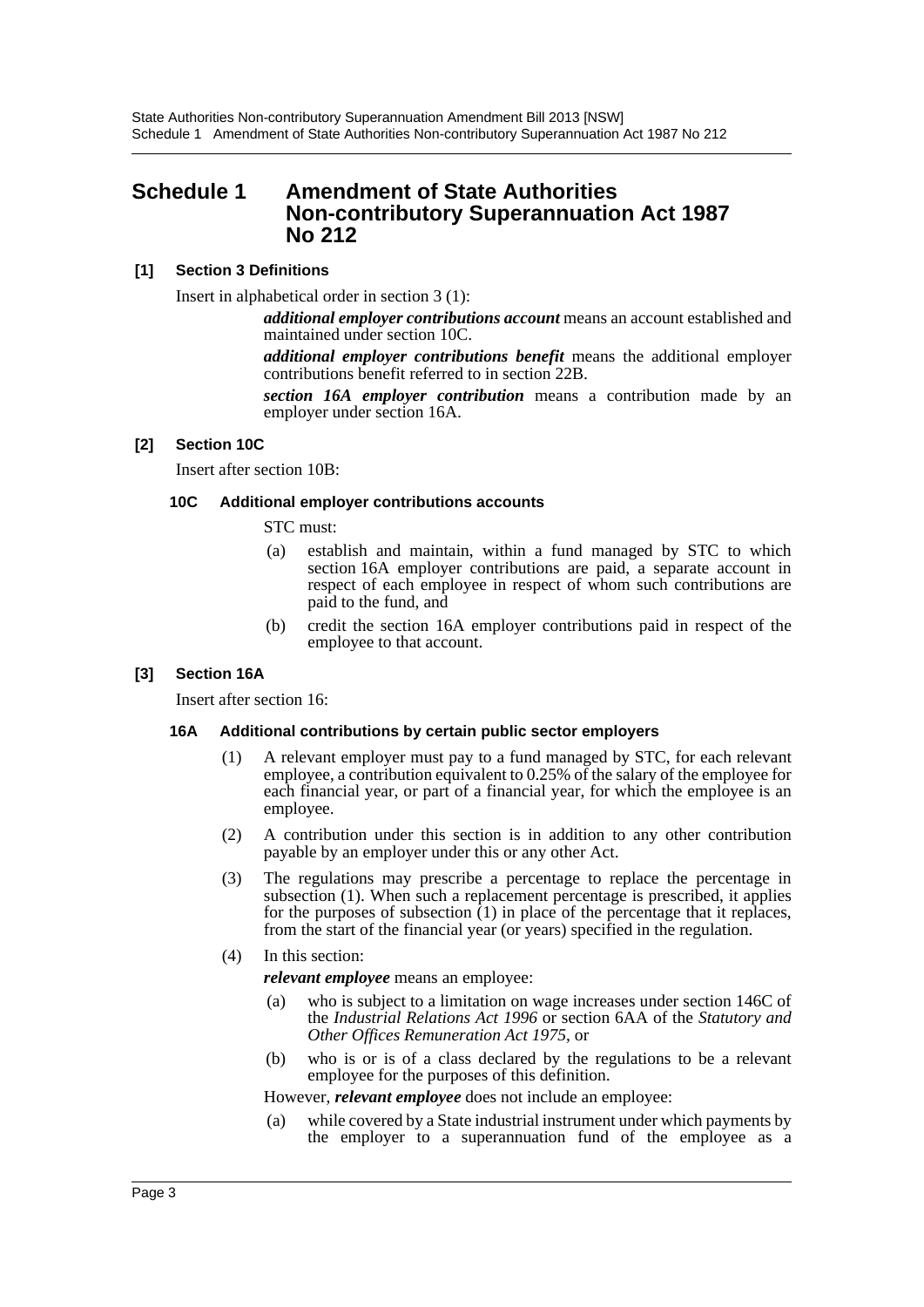consequence of the enactment of, or amendments to, the *Superannuation Guarantee (Administration) Act 1992* of the Commonwealth do not form part of the salaries or wages provided for in the industrial instrument, or

(b) who is or is of a class declared by the regulations not to be a relevant employee for the purposes of this definition.

#### *relevant employer* means an employer:

- (a) who employs a relevant employee in the employee's capacity as a relevant employee, or
- (b) who is or is of a class declared by the regulations to be included in this definition.

### **[4] Section 17 Contributions for irregular employees**

Omit "or 16" from section 17 (2). Insert instead ", 16 or 16A".

### **[5] Sections 19 (2), 23 (3), 23A (1), 24 (2) and 27AA (4)**

Insert ", any additional employer contributions benefit" after "basic benefit" wherever occurring.

### **[6] Sections 19A (1) and 27AB (5)**

Insert "(other than section 16A employer contributions)" after "contributions" wherever occurring.

#### **[7] Section 22B**

Insert after section 22A:

#### **22B Additional employer contributions benefit**

The additional employer contributions benefit provided by this Act for a person is an amount equal to the balance at credit in the person's additional employer contributions account at the time the benefit is paid or preserved, as the case may be, except as provided by or under this Act.

#### **[8] Section 23 When benefits are payable**

Insert ", any additional employer contributions benefit (and any preserved additional employer contributions benefit)" after "basic benefit)" in section  $23(1)$ .

#### **[9] Section 24 Benefit to be preserved**

Omit "in respect of a person and any Commonwealth co-contribution benefit in respect of the person" from section 24 (1).

Insert instead ", any additional employer contributions benefit and any Commonwealth co-contribution benefit in respect of a person".

#### **[10] Section 24 (1A) and (1AA)**

Omit section 24 (1A). Insert instead:

(1A) Any section 16A employer contribution or Commonwealth co-contribution received by STC in respect of a former employee while a basic benefit is preserved by STC in respect of the former employee must be preserved by STC and is taken to be a preserved additional employer contributions benefit or a preserved Commonwealth co-contribution benefit (as the case may be).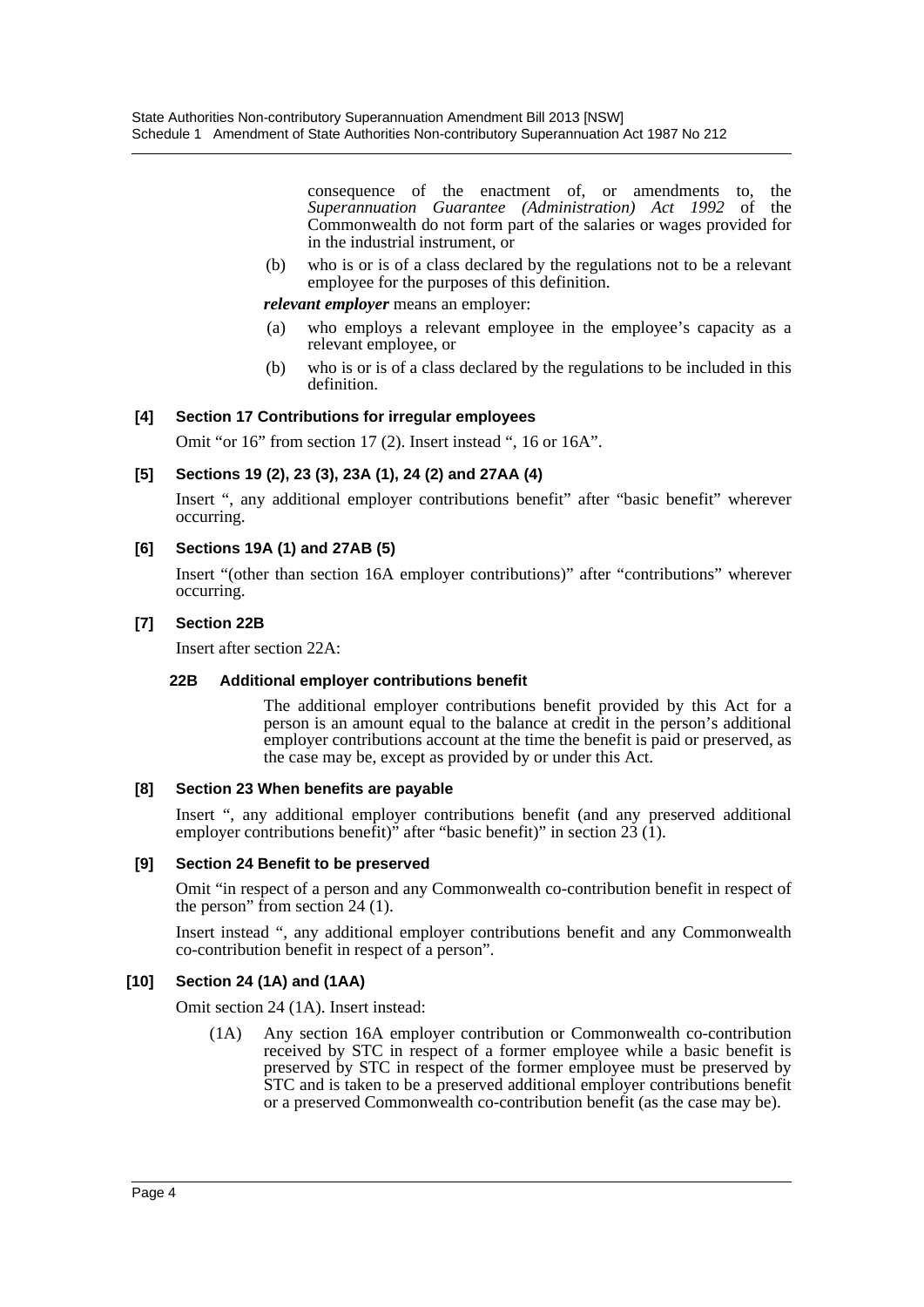(1AA) Any existing preserved additional employer contributions benefit in respect of a former employee is to be increased by the amount of a section 16A employer contribution preserved under subsection (1A) in respect of the former employee.

# **[11] Section 24 (4)**

Insert ", any preserved additional employer contributions benefit" after "basic benefit".

### **[12] Section 26H Transfers of contributions to FSS Scheme**

Insert "(other than a section 16A employer contribution)" after "contribution" in section 26H (1).

**[13] Schedule 5, heading**

Omit "**and transitional provisions**". Insert instead "**, transitional and other provisions**".

### **[14] Schedule 5, clause 1 (1)**

Insert at the end of the subclause:

any other Act that amends this Act

## **[15] Schedule 5, Part 8**

Insert after clause 8:

# **Part 8 State Authorities Non-contributory Superannuation Amendment Act 2013**

## **9 First financial year for section 16A employer contributions**

The first financial year in relation to which section 16A applies is the year starting on 1 July 2013 and section 16A is taken to apply on and from that date.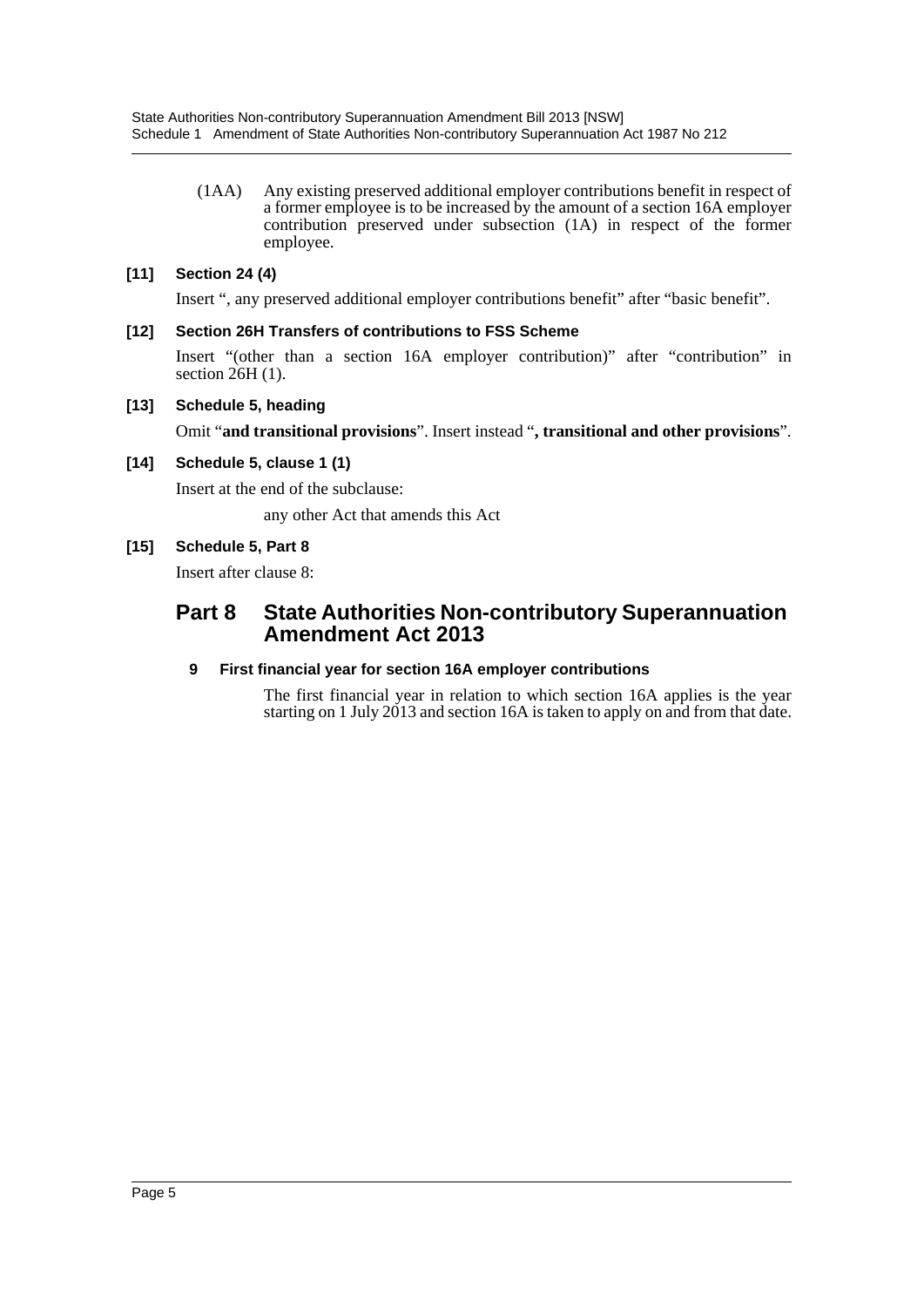# <span id="page-6-0"></span>**Schedule 2 Amendment of First State Superannuation Act 1992 No 100**

### **[1] Section 8 Compulsory employer superannuation contributions**

Omit section 8 (2). Insert instead:

(2) The salary contribution percentage for a person, in relation to a financial year referred to in Column 1 in the table to this subsection, is the percentage of the salary or wages of the person specified in Column 2 for that financial year.

| Column 1<br>Year                      | Column 2<br>Percentage |
|---------------------------------------|------------------------|
| Year starting on 1 July 2013          | 9.25                   |
| Year starting on 1 July 2014          | 9.5                    |
| Year starting on 1 July 2015          | 10                     |
| Year starting on 1 July 2016          | 10.5                   |
| Year starting on 1 July 2017          | 11                     |
| Year starting on 1 July 2018          | 11.5                   |
| Year starting on or after 1 July 2019 | 12                     |

- (2A) The regulations may prescribe a period or a percentage to replace, or in addition to, any period or percentage in the table to subsection (2) to reflect any changes to the superannuation guarantee charge percentage prescribed by section 19 (2) of the relevant Commonwealth legislation.
- (2B) When a period or percentage is prescribed under subsection (2A), it applies for the purposes of subsection  $(2)$  in place of the period or percentage that it replaces or (if additional) as if it formed part of the table to that subsection.

## **[2] Schedule 3 Savings, transitional and other provisions**

Insert at the end of clause 1 (1):

any other Act that amends this Act